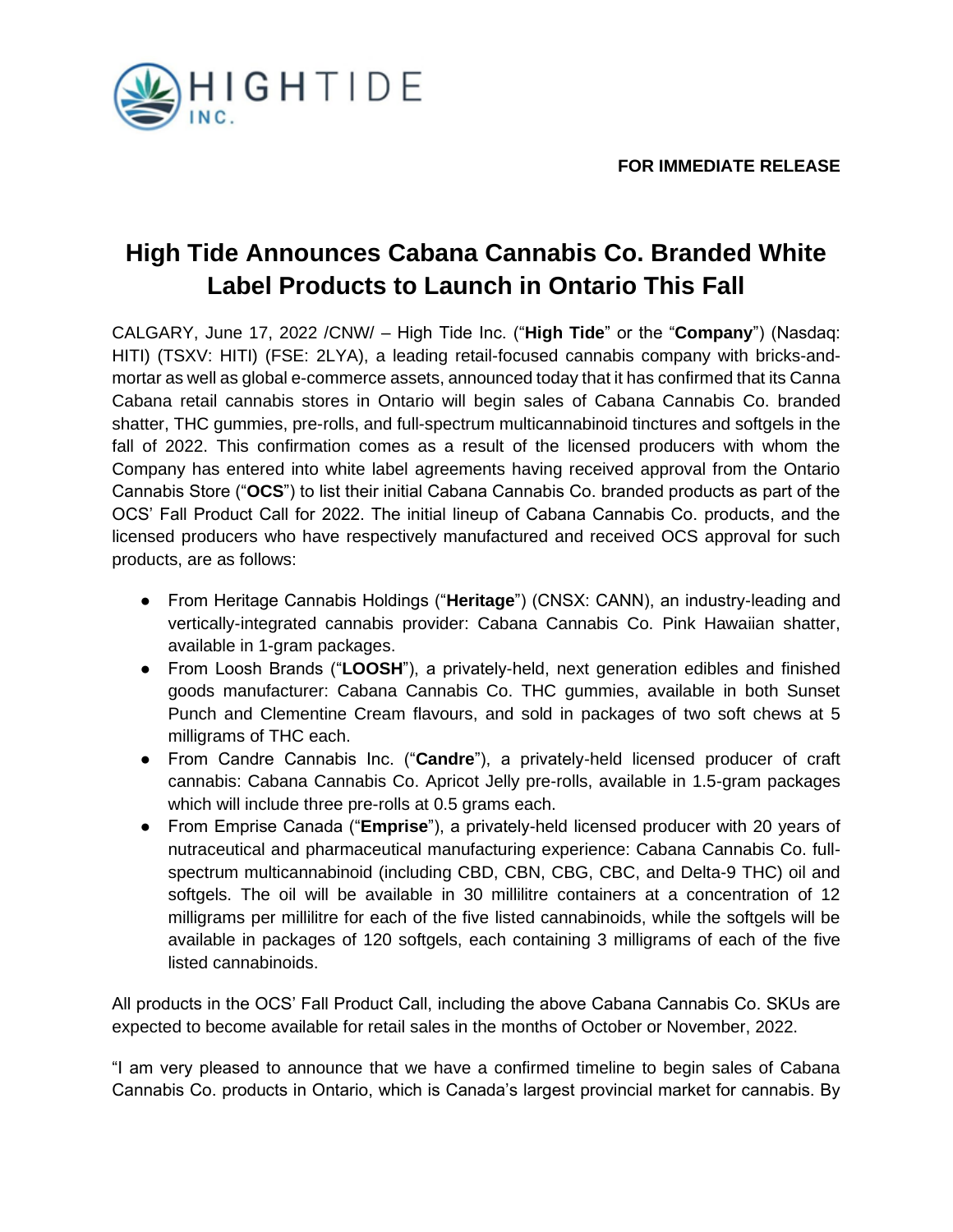

drawing on the latest insights into consumer preferences from our Cabanalytics data and working with our contracted licensed producers through white label agreements, we are introducing a lineup of the greatest hits of premium and competitively-priced products that we know will be wellreceived by our customers," said Raj Grover, President and Chief Executive Officer of High Tide. "As I stated last week upon the initial launch of the Cabana Cannabis Co. lineup in Saskatchewan, bringing these newly-developed SKUs to market in multiple provinces is only the first step in High Tide's white label strategy. We intend to continue leveraging our Cabanalytics data to significantly expand the Cabana Cannabis Co. catalogue moving forward, through white label contracts with licensed producers. Over the long-term, we intend to have 20-30% of our total bricks-and-mortar sales come from the expanded Cabana Cannabis Co. product lineup, allowing us to enhance our bricks-and-mortar retail margins while also directly serving the preferences and needs of our customers. I once again want to applaud the forward-thinking decision of the AGCO to allow for white label partnerships in Ontario, which will enhance the customer experience while also allowing for greater product differentiation, benefitting retailers large and small," added Mr. Grover.

## **ABOUT HIGH TIDE**

High Tide is a leading retail-focused cannabis company with bricks-and-mortar as well as global e-commerce assets. The Company is the largest Canadian retailer of recreational cannabis as measured by revenue, with 126 current locations spanning Ontario, Alberta, Manitoba, and Saskatchewan. High Tide was featured in the third annual Report on Business Magazine's ranking of Canada's Top Growing Companies in 2021 and was named as one of the top 10 performing diversified industries stocks in the 2022 TSX Venture 50™. The Company is also North America's first and only cannabis discount club retailer, featuring Canna Cabana, Meta Cannabis Co., and Meta Cannabis Supply Co. banners, with additional locations under development across the country. High Tide's portfolio also includes retail kiosk and smart locker technology – Fastendr™. High Tide has been serving consumers for over a decade through its established e-commerce platforms including Grasscity.com, Smokecartel.com, Dailyhighclub.com, and Dankstop.com and more recently in the hemp-derived CBD space through Nuleafnaturals.com, FABCBD.com, BlessedCBD.co.uk, and BlessedCBD.de, as well as its wholesale distribution division under Valiant Distribution, including the licensed entertainment product manufacturer Famous Brandz. High Tide's strategy as a parent company is to extend and strengthen its integrated value chain, while providing a complete customer experience and maximizing shareholder value.

Neither the TSX Venture Exchange nor its Regulation Services Provider (as that term is defined in the policies of the TSX Venture Exchange) accepts responsibility for the adequacy or accuracy of this release.

For more information about High Tide Inc., please visit [www.hightideinc.com,](https://www.hightideinc.com/) its profile page on SEDAR at [www.sedar.com,](http://www.sedar.com/) and its profile page on EDGAR at [www.sec.gov.](http://www.sec.gov/)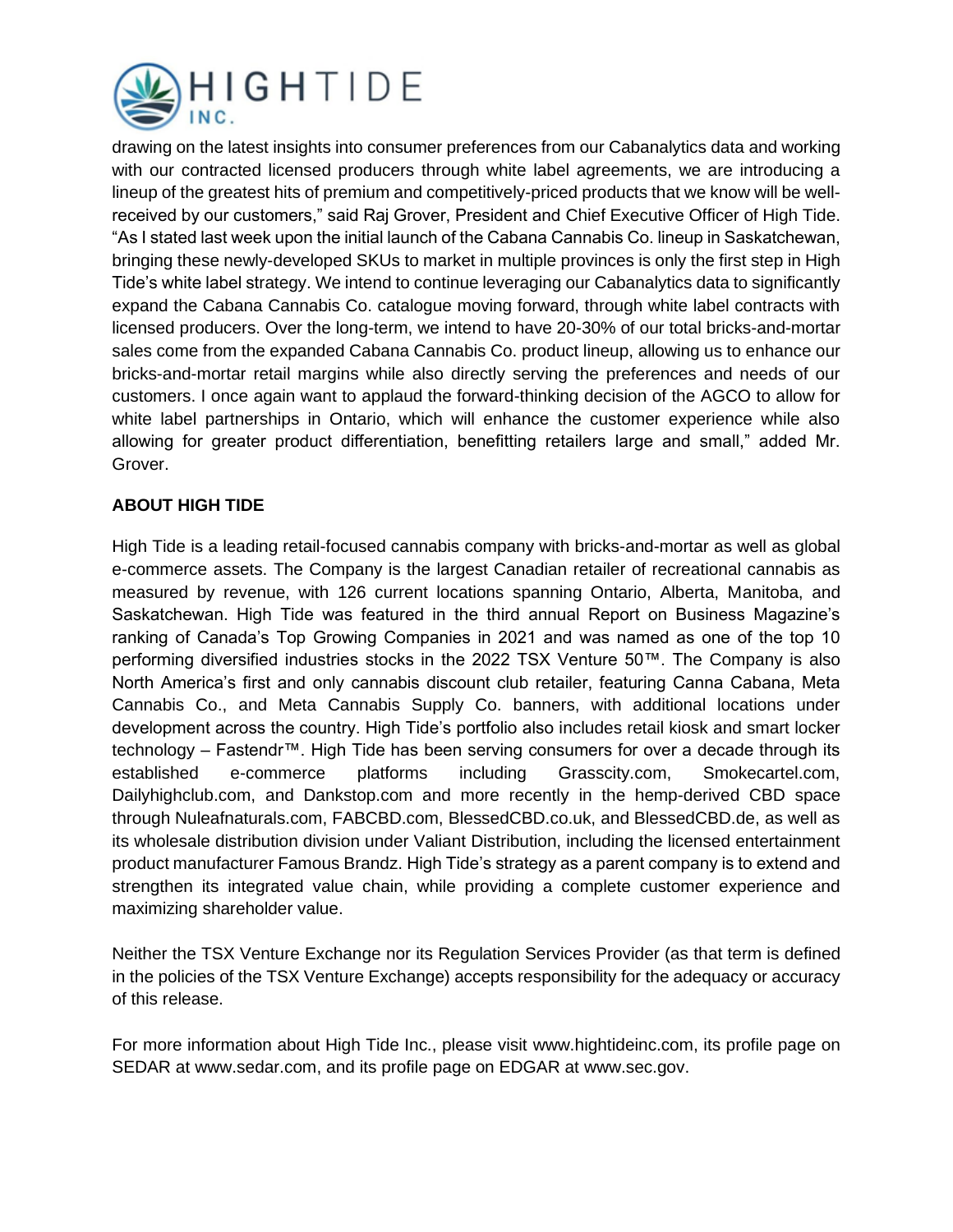

## **CAUTIONARY NOTE REGARDING FORWARD-LOOKING STATEMENTS**

*Certain statements in this news release are forward-looking information or forward-looking statements. Such information and statements, referred to herein as "forward-looking statements" are made as of the date of this news release or as of the date of the effective date of information described in this news release, as applicable. Forward-looking statements relate to future events or future performance and reflect current estimates, predictions, expectations or beliefs regarding future events. Any statements that express or involve discussions with respect to predictions, expectations, beliefs, plans, projections, objectives, assumptions or future events or performance (generally, forward-looking statements can be identified by use of words such as "outlook", "expects", "intend", "forecasts", "anticipates", "plans", "projects", "estimates", "envisages, "assumes", "needs", "strategy", "goals", "objectives", or variations thereof, or stating that certain actions, events or results "may", "can", "could", "would", "might", or "will" be taken, occur or be achieved, or the negative of any of these terms or similar expressions, and other similar terminology) are not statements of historical fact and may be forward-looking statements.*

*Such forward-looking statements are based on assumptions that may prove to be incorrect, including but not limited to the ability of High Tide to execute on its business plan and that High Tide will receive one or multiple licenses from Alberta Gaming, Liquor & Cannabis, British Columbia's Liquor Distribution Branch, Liquor, Gaming and Cannabis Authority of Manitoba, Alcohol and Gaming Commission of Ontario or the Saskatchewan Liquor and Gaming Authority permitting it to carry on its Canna Cabana Inc. business. High Tide considers these assumptions to be reasonable in the circumstances. However, there can be no assurance that any one or more of the government, industry, market, operational or financial targets as set out herein will be achieved. Inherent in the forward-looking statements are known and unknown risks, uncertainties and other factors that could cause actual results, performance or achievements, or industry results, to differ materially from any results, performance or achievements expressed or implied by such forward-looking statements.*

*The forward*‐*looking statements contained herein are current as of the date of this news release. Except as required by law, High Tide does not have any obligation to advise any person if it becomes aware of any inaccuracy in or omission from any forward-looking statement, nor does it intend, or assume any obligation, to update or revise these forward-looking statements to reflect new events or circumstances. Any and all forward-looking statements included in this news release are expressly qualified by this cautionary statement, and except as otherwise indicated, are made as of the date of this news release.*

*This news release does not constitute an offer to sell or a solicitation of an offer to buy any of the securities in the United States of America. The securities have not been and will not be registered under the United States Securities Act of 1933 (the "1933 Act") or any state securities laws and may not be offered or sold within the United States or to U.S. Persons (as defined in the 1933 Act) unless registered under the 1933 Act and applicable state securities laws, or an exemption from such registration is available.*